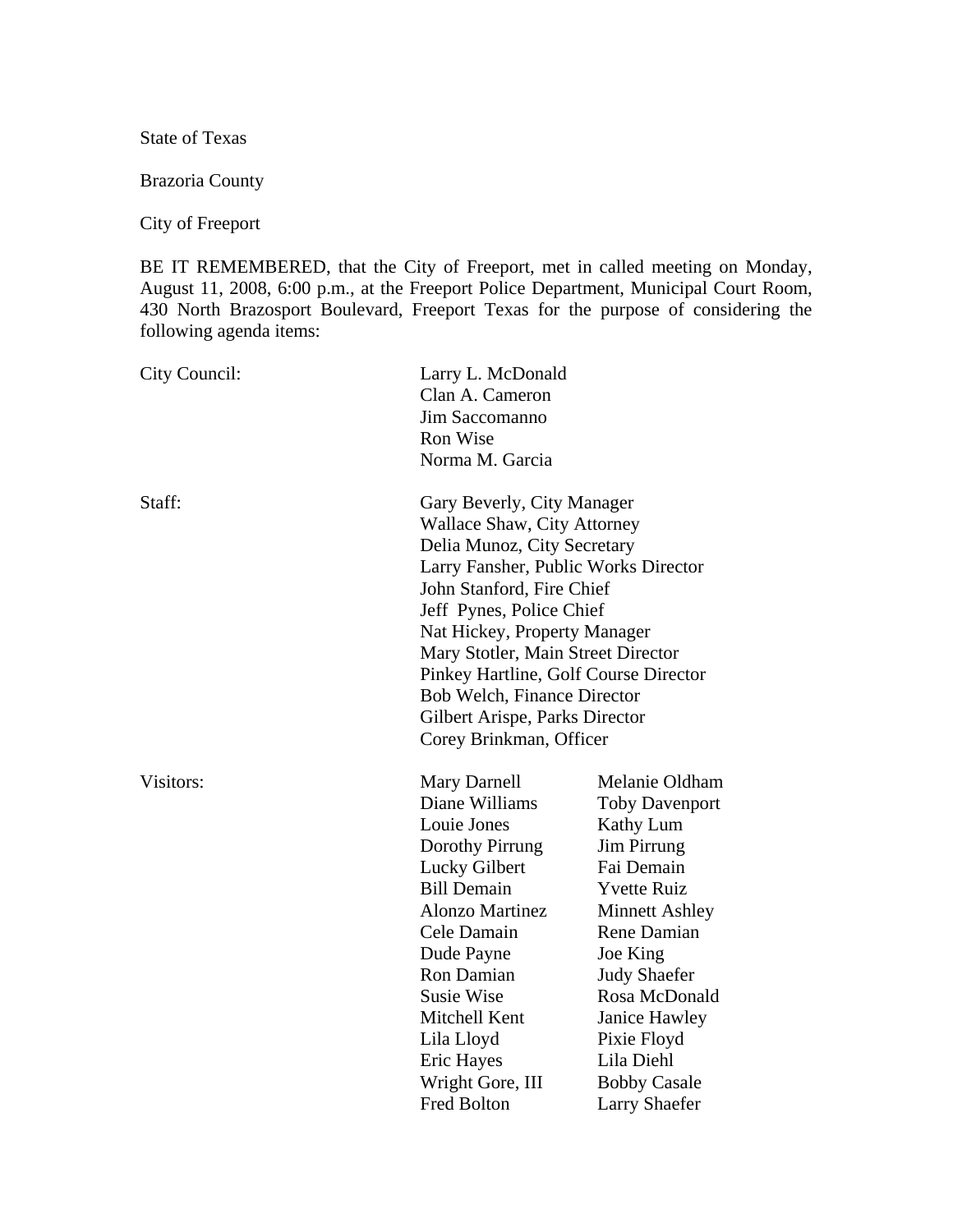| V. L. Scott          | Sandra Barbree   |
|----------------------|------------------|
| Sandra Leavey        | Edna Allan       |
| Carol Rangel         | Roddy Mohler     |
| Barbara Mohler       | <b>Roy Yates</b> |
| <b>James Barnett</b> | Sandra Barnett   |
| <b>Jerry Meeks</b>   | Brenda Laird     |
| Johnny McQuaig       | Damon Rector     |
| Ann Rector           | Eileen Koenig    |

#### Call to Order.

The meeting was called to order by Mayor McDonald at 6:00 p.m.

Invocation by Chris Moore of the Velasco Baptist Church.

Mr. Shaw offered the invocation, Chris Moore was not available.

#### Pledge of Allegiance.

Mayor McDonald led the Pledge of Allegiance.

# Consideration of the approval of the July 21, 2008 Council Minutes and July 23, 24, 29, 2008 Workshop Minutes.

On a motion by Councilman Saccomanno, seconded by Councilwoman Garcia, with all present voting "aye", Council unanimously approved the July 21, 2008 Council Minutes and July 23, 24, 29, 2008 Workshop Minutes.

#### Attending Citizens and Their Business.

Terlesa Conyers of 1318 W.  $7<sup>th</sup>$  Street has worked for the City of Freeport for 14 years and is a resident has seen many City Managers come to work and collect a paycheck. City employees have been very lucky to have had two City Managers that care about the employees and the City as a whole.

Lila Lloyd of 1820 N. T., expressed her dissatisfaction with the current situation. She was dissatisfied with replacement of the Planning Commission and the Economic Development members and was not happy that Bryan Beach might be de-annexed. She asked what Council was doing to bring in revenue. This present Council has not shown any positive side and that this disturbs her.

County Judge E. J. King and Commission Dude Payne stated that Wright Gore, III had stated erroneous information concerning Louie Jones during the July 7, 2008 City Council meeting. He wants to inform Council and audience and that the information given by Wright Gore III was incorrect.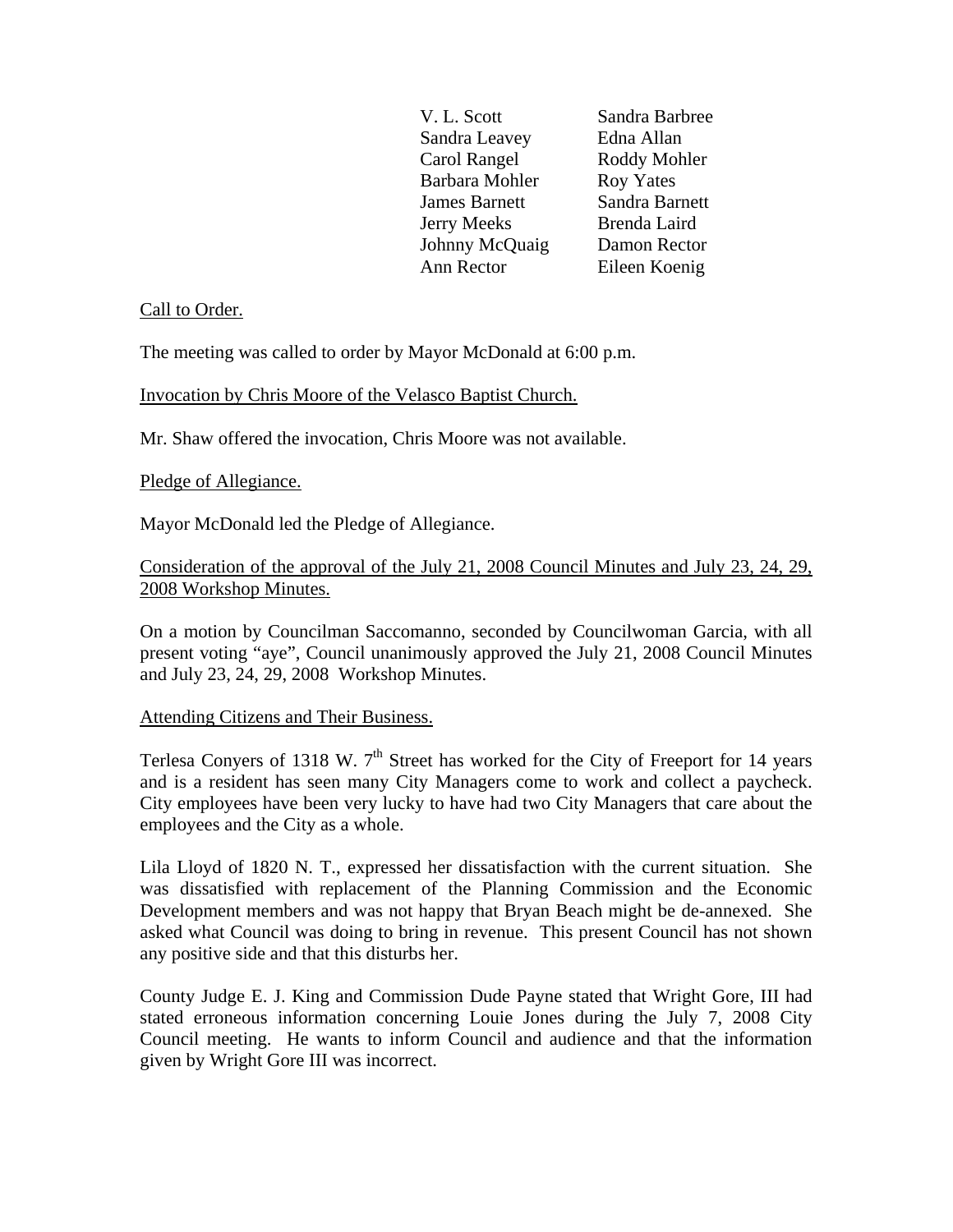Fred Bolton of 124 Brazos Landing reminded Council to be careful of what is said to the press. He stated that the City has a good City Manager- Mr. Beverly that knows how to work with people and is very pleasing, and very positive. He asked Council what vision they had and what were they're expectations. Bryan Beach, RiverPlace, Municipal Park, Entrance to Freeport, is a vision. He did not accept mediocrity. Working together, we win together.

Melanie Oldham expressed her support for Mr. Gary Beverly, thinks he is doing a fine job. She attends Port meeting and County Commissioners meeting and is very familiar with agendas. She is also looking at the chemical analysis data on the Golf Course. She wants Council to make note that there are environmental problems at the Golf Course.

Bobby Casale asked about the \$l6,000 paid to the Appraisal District each year, felt this is unnecessary. Also that the budget was protecting Parks, Main Street, and the Golf Course. He said that the Golf Course is losing too much money and that it has environmental problems.

Sandra Barbree of 1502 N. Ave. R. felt that the City was always in an uproar. Too many rumors are rampant. She said that RiverFest, Summer Time Blues, Triathlon, Bryan Beach are for the betterment of Freeport. She also supports Mr. Gary Beverly.

Sandra Leavey of 311 W. Broad is disappointed that City Supervisors and Employees are being slammed. And now the City Manager is on the agenda, is very disturbing. She is appalled that Council is considering removing Mr. Beverly. She stated that Mr. Beverly is very knowledgeable on bonds and finances. He is doing an excellent job.

Ron Damian started coming to council meeting a few months ago, because of all that is happening. He suggested Mr. Beverly be given more time. He appreciates all of Council and that Freeport will survive.

Consideration of the approval of bids and awarding the contract for the Velasco rehabilitation project.

On a motion by Councilman Saccomanno, seconded by Councilman Wise, with all present voting "aye", Council unanimously approved Rene Damian's of Damian & Associates, Inc recommendation to award the contract for the Velasco rehabilitation project to Matula and Matula Construction, Inc, for \$1,721,232,61.

Consideration of the approval of designating 311 E. Park as the Freeport Historical Museum.

On a motion by Councilman Cameron, seconded by Councilman Saccomanno, with all present voting "aye", Council unanimously approved Nat Hickey's recommendation to designate 311 E. Park as the Freeport Historical Museum. He announced that Freeport will be 100 years old in August 2012, and this building for a museum would be a definite asset and attraction to the City.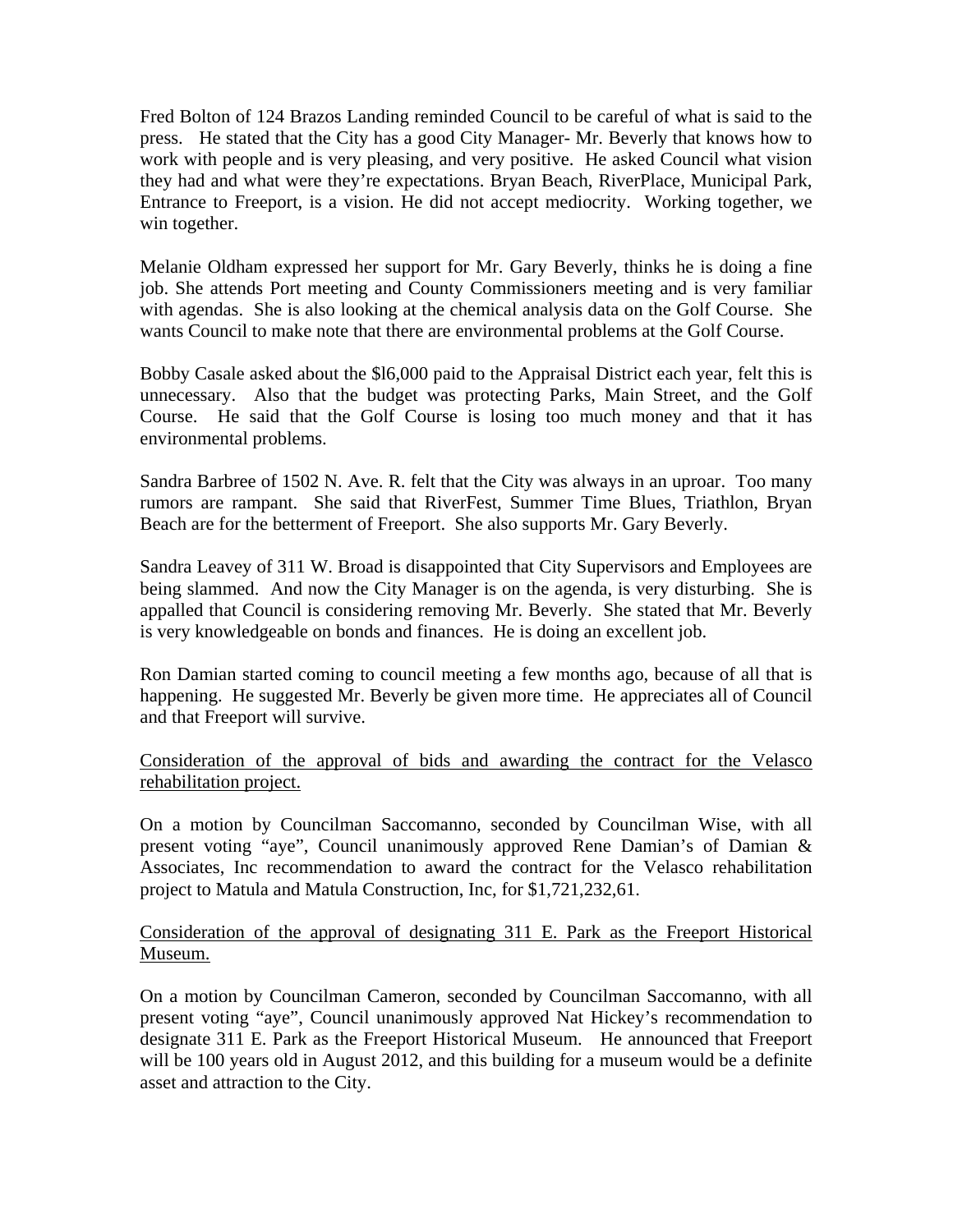Consideration of the approval of approving and signing a replat on Block 671, Lots l through 12, Velasco Townsite, between North Brazosport and Quintana Street.

On a motion by Councilman Cameron, seconded by Councilwoman Garcia, with all present voting "aye", Council unanimously approved signing a replat on Block 671, Lots l throught 12, Velasco Townsite, between North Brazosport and Quintana Street.

Consideration of the approval of Resolution No. 2008-2181 establishing a moratorium on Safety Inspections.

On a motion by Councilman Cameron, seconded by Councilman Wise, with all present voting "aye", Council unanimously approved Resolution 2008-2181 establishing a moratorium on Safety Inspections.

Consideration of the approval Resolution No. 2008-2182 authorizing the Mayor to execute a special warranty deed conveying Block 638, Lot 2, 3, 4, 5, 6, 7, 8, W-2-9, 10, 11, Velasco Townsite.

On a motion by Councilman Cameron, seconded by Councilman Saccomanno, with all present voting "aye", Council unanimously approved Resolution No. 2008-2182 authorizing the Mayor to execute a special warranty deed conveying Block 638, Lot 2, 3, 4, 5, 6, 7, 8, W-2-9, 10, 11, Velasco Townsite.

Consideration of the approval of setting a Joint Public Hearing with the Planning Commission regarding a Specific Use Permit for 517 West  $2<sup>nd</sup>$  Street.

On a motion by Councilman Saccomanno, seconded by Councilwoman Garcia, with all present voting "aye", Council unanimously approved setting September 2, 2008 for a Joint Public Hearing with the Planning Commission regarding a Specific Use Permit for 517 West 2<sup>nd</sup> Street.

Consideration of the approval of Ordinance No. 2008-2205 increasing to nine (9) the number of positions on the combined Historical Commission and Main Street Advisory Board.

On a motion by Councilman Cameron, seconded by Councilman Wise, with all present voting "aye", Council unanimously approved Ordinance No. 2008-2205 increasing to nine (9) the number of positions on the combined Historical Commission and Main Street Advisory Board.

Consideration of the approval of Resolution No. 2008-2183 appointing Sandra Shaw, Sandra W. Wicke, Margie Clark, Pixie Floyd and a person to be selected by the City Council to the Historical Commission and Main Street Advisory Board for a two year term of said City.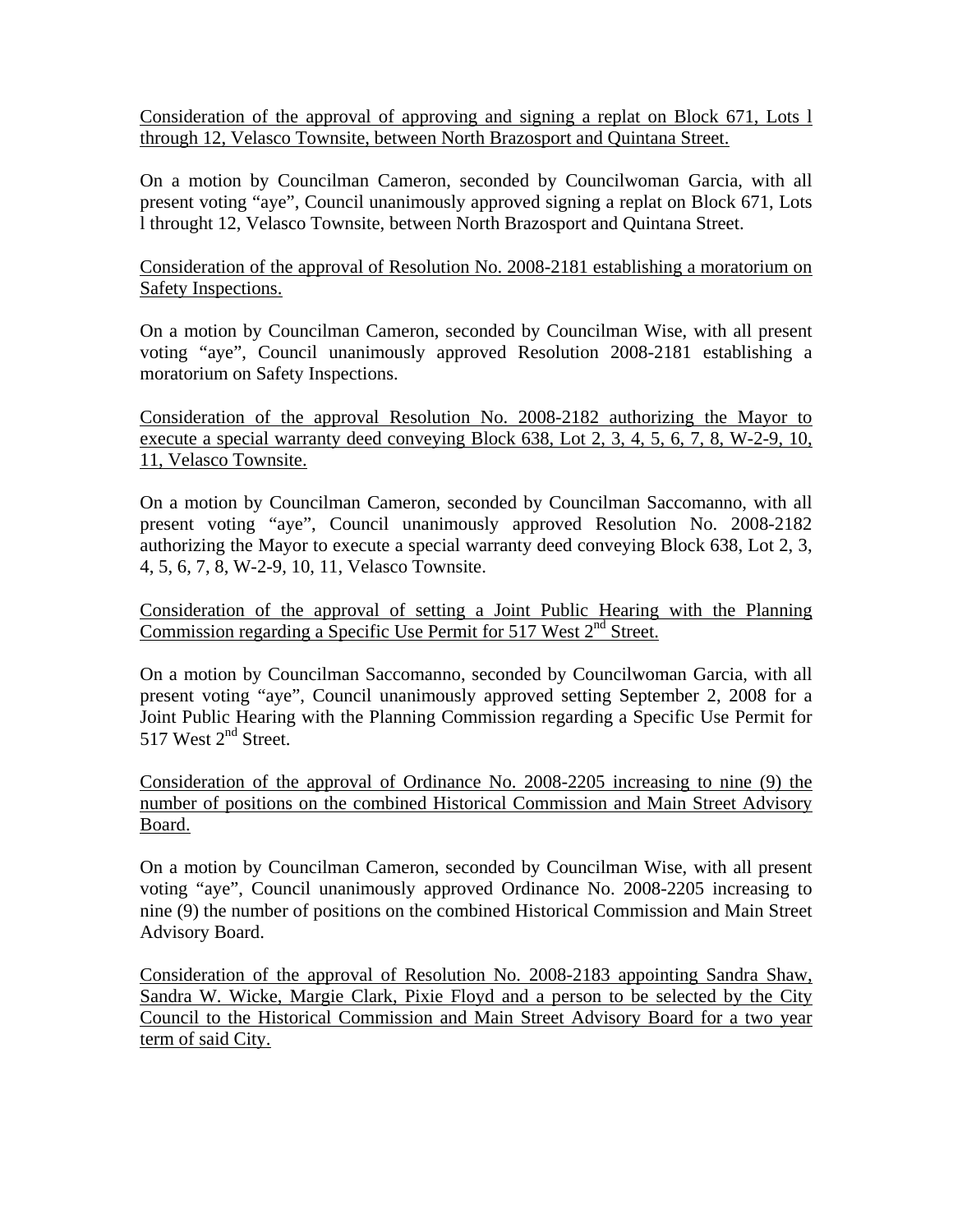On a motion by Councilman Saccomanno, seconded by Councilman Wise, with all present voting 4 to l, Council approved Resolution No. 2008-2183 appointing Lance Olshovsky, Nat Hickey, Sandra W. Wicke, Margie Clark, Pixie Floyd to be selected by the City Council to the Historical Commission and Main Street Advisory Board for a two year term of said City. Councilman Cameron opposed.

Consideration of the approval of Resolution No. 2008-2184 appointing a qualified person(s) to be selected by the City Council to the Historical Commission and Main Street Advisory Board for a one year term of said City.

On a motion by Councilman Cameron, seconded by Councilman Saccomanno, with all present voting "aye", Council unanimously approved Resolution No. 2008-2184 appointing Rosemary Bravo to the Historical Commission and Main Street Advisory Board for a one year term of said City.

# Consideration of any action to be taken as a result of the Executive Session.

Mayor McDonald reconvened the open session for a consideration of any action to be taken as a result of the Executive Session.

No action taken, due to lack of motion.

## Elected Official Report

Councilman Saccomanno reported that it will cost 2.5 million dollars to remove the old swing bridge. The Main Street Advisory board meets tomorrow and are focusing on the Summer Time Blues Festival coming up August 29, 30, 31, 2008, accepting applications for the Triathlon Run.

## W**ork Session**

## Administration Report

No report

# Report from Bob Welch, Finance Director on 3rd Quarter Financials through 6/30/08.

Bob Welch presented a PowerPoint presentation on the  $3<sup>rd</sup>$  Quarter Financials through 6/30/08.

Mayor McDonald closed the work session and opened the Executive Session at 8:00 p.m.